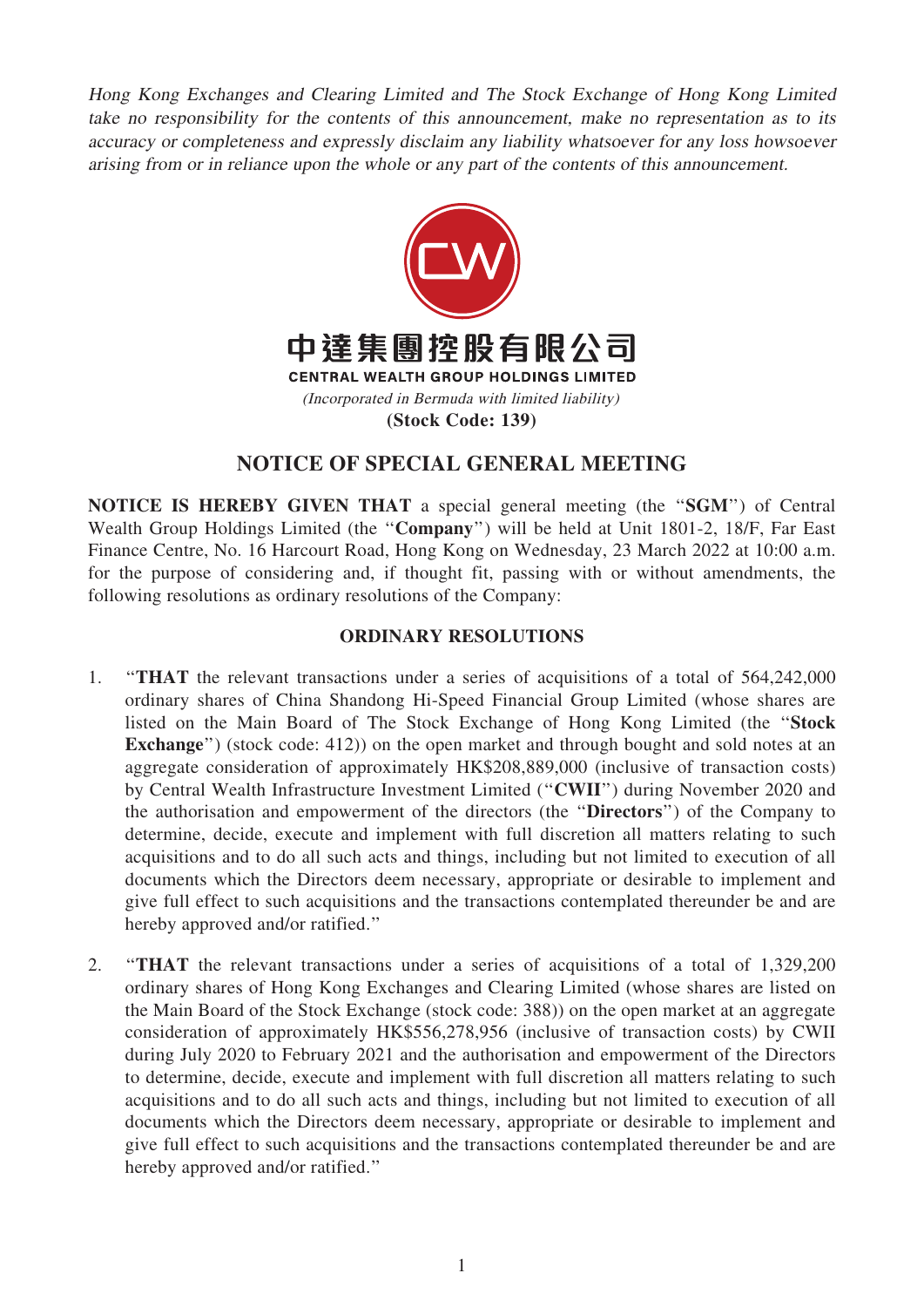3. ''THAT the relevant transactions under a series of disposals of a total of the 3,459,775,829 then ordinary shares (''CMBC Share(s)'') of CMBC Capital Holdings Limited (whose shares are listed on the Main Board of the Stock Exchange (stock code: 1141)) on the open market and through bought and sold notes at an aggregate consideration of approximately HK\$426,634,154 (exclusive of transaction costs) by CWII and Desert Gold Limited during January 2020 to May 2021 and the authorisation and empowerment of the Directors to determine, decide, execute and implement with full discretion all matters relating to such disposals and to do all such acts and things, including but not limited to execution of all documents which the Directors deem necessary, appropriate or desirable to implement and give full effect to such disposals and the transactions contemplated thereunder be and are hereby approved and/or ratified.''

### 4. ''THAT

- (a) the possible disposal(s) (the ''Possible Disposal(s)'') by the Company and/or its subsidiaries (i) in the open market through the trading system of the Stock Exchange to independent third party(ies); and/or (ii) in the off-market through block trades by entering into placing agreement(s) with licensed corporation(s) which carry(ies) out Type 1 (dealing in securities) regulated activity under the Securities and Futures Ordinance (Chapter 571 of the Laws of Hong Kong) as placing agent(s) who shall be independent third party(ies), of, in part or in whole, up to 8,460,250 consolidated CMBC Shares (the ''Approved Sale Shares'') to independent third party purchaser(s), during the period of 12 months from the date of passing of this resolution (the ''Mandate Period") be and are hereby approved subject to the following conditions:
	- (i) each Possible Disposal in the open market or in the off market shall be at market price of no more than 20% discount to the average closing price of the CMBC Share as quoted on the Stock Exchange for the five (5) consecutive trading days immediately before the date of each Possible Disposal during the Mandate Period; and
	- (ii) the minimum selling price of the Possible Disposal(s) shall be no less than HK\$2.33 per consolidated CMBC Share; and
- (b) the Directors be and are hereby authorised and empowered to determine, decide, execute and implement with full discretion all matters relating to the Possible Disposals(s) from time to time during the Mandate Period, including but not limited to the number of batches of Possible Disposal(s), the number of the CMBC Shares to be sold in each Possible Disposal and the timing of each Possible Disposal and to do all such acts and things, including but not limited to, execution of all documents which the Directors deem necessary, appropriate or desirable to implement and give full effect to the Possible Disposal(s) and the transactions contemplated thereunder or in connection with the exercise of the Disposal Mandate.''
- 5. ''THAT the re-election of Mr. Wang Jun to serve as an executive Director with immediate effect be and is hereby approved, and the board of Directors be and is hereby authorised to fix his remuneration.''
- 6. ''THAT the re-election of Ms. Chen Jingxian to serve as an executive Director with immediate effect be and is hereby approved, and the board of Directors be and is hereby authorised to fix her remuneration.''